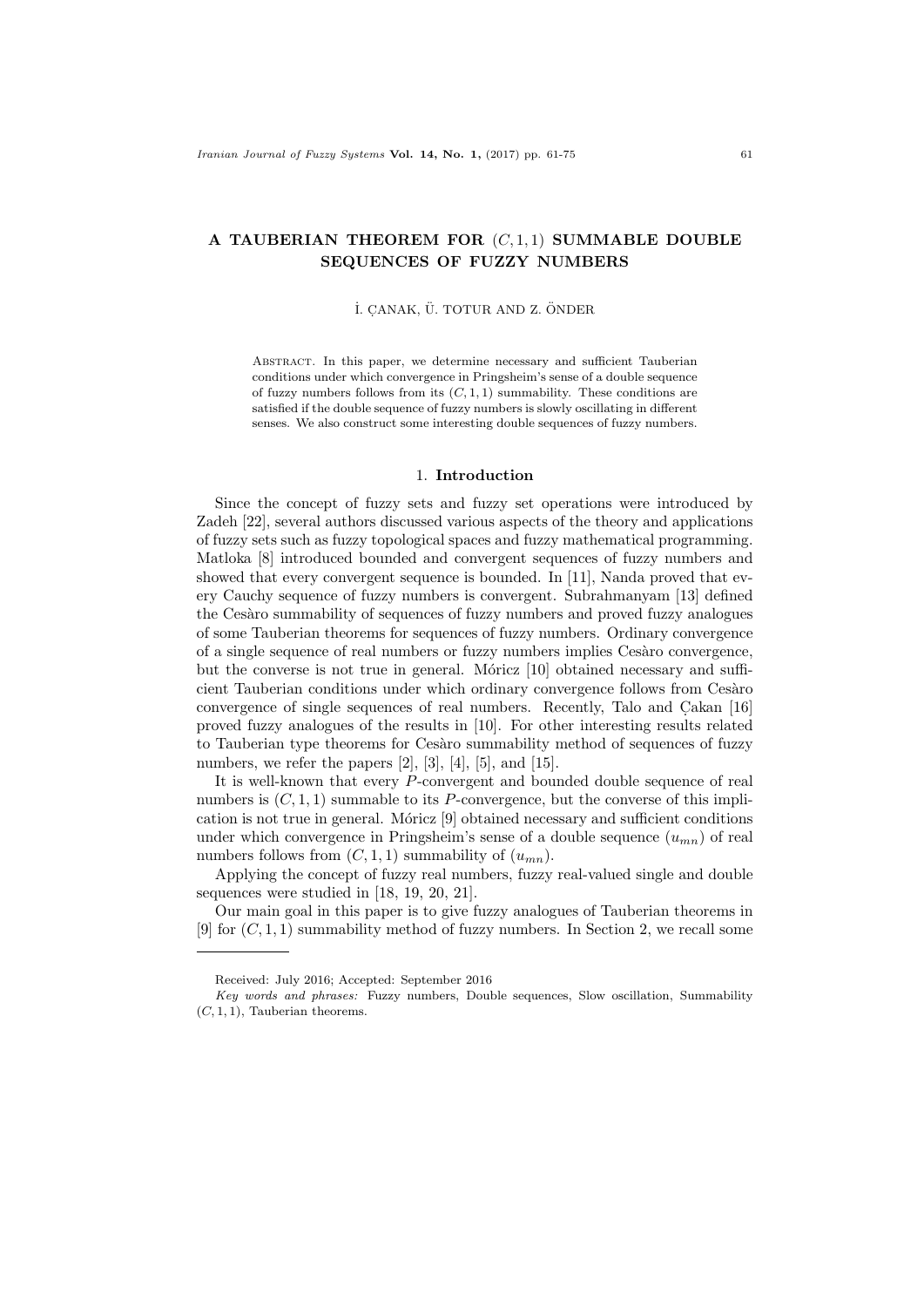notations, basic definitions and theorems for the fuzzy numbers. In Section 3, we prove a Tauberian theorem for  $(C, 1, 1)$  summability of double sequences of fuzzy numbers. In the last section, we define the slow oscillation of a double sequence of fuzzy numbers in different senses and prove that the slow oscillation in some sense is a Tauberian condition for  $(C, 1, 1)$  summability method. We also give a classical Tauberian theorem in Landau's type for  $(C, 1, 1)$  summability method.

## 2. Preliminaries

First, we procure some notations and basic definitions which are used throughout this paper. Goetschel and Voxman [7] introduced the concept of fuzzy numbers as follows:

A fuzzy number is a fuzzy set on  $\mathbb{R}$ , i.e. a mapping  $u : \mathbb{R} \to [0,1]$  with the following properties:

(i) u is normal; i.e. there is a unique element  $x_0 \in \mathbb{R}$  such that  $u(x_0) = 1$ .

(ii) u is fuzzy convex; i.e. for any  $x, y \in \mathbb{R}$  and for any  $\lambda \in [0, 1], u(\lambda x + (1-\lambda)y) \ge$  $min{u(x), u(y)}$ .

(iii)  $u$  is upper semicontinuous.

(iv) The support of u,  $[u]_0 := \overline{\{x \in \mathbb{R} : u(x) > 0\}}$  is compact, where  ${x \in \mathbb{R} : u(x) > 0}$  denotes the closure of the set  ${x \in \mathbb{R} : u(x) > 0}$  in the usual topology of R.

We denote the set of all fuzzy numbers on  $\mathbb R$  by  $E^1$  and call it the space of fuzzy numbers.

For  $u \in E^1$ , the  $\alpha$ -level set of u is defined by

$$
[u]_{\alpha} := \begin{cases} \{x \in \mathbb{R} : u(x) \ge \alpha\}, & 0 < \alpha \le 1\\ \overline{\{x \in \mathbb{R} : u(x) > \alpha\}}, & \alpha = 0. \end{cases}
$$

It is well known (see [6]) that  $[u]_{\alpha}$  is a closed, bounded, and nonempty interval for each  $\alpha \in [0,1]$  with  $[u]_{\beta} \subset [u]_{\alpha}$  if  $\alpha < \beta$ . The set  $[u]_{\alpha}$  is also defined by  $[u]_{\alpha} := [u^-(\alpha), u^+(\alpha)].$ 

In [7], Goetschel and Voxman presented another representation of a fuzzy number as a pair of functions that satisfy some properties.

**Theorem 2.1.** (Representation Theorem) [7] Let  $u \in E^1$  and let  $[u]_{\alpha} = [u^-(\alpha), u^+(\alpha)].$  Then the functions  $u^-, u^+ : [0,1] \to \mathbb{R}$ , defining the endpoints of the  $\alpha$ -level sets, satisfy following conditions:

(i)  $u^-(\alpha) \in \mathbb{R}$  is a bounded, non-decreasing and left continuous function on  $(0, 1]$ .

(ii)  $u^+(\alpha) \in \mathbb{R}$  is a bounded, non-increasing and left continuous function on  $(0, 1]$ .

(iii) The functions  $u^-(\alpha)$  and  $u^+(\alpha)$  are right continuous at  $\alpha = 0$ . (iv)  $u^-(1) \leq u^+(1)$ .

Conversely, if the pair of functions  $f$  and  $g$  satisfies the above conditions (i)-(iv), then there exists a unique fuzzy number u such that  $[u]_{\alpha} := [f(\alpha), q(\alpha)]$  for each  $\alpha \in [0,1]$  and  $u(x) := \sup \{ \alpha : f(\alpha) \leq x \leq g(\alpha) \}.$  $\alpha \in [0,1]$ 

The following lemma deals with the algebraic properties of fuzzy numbers.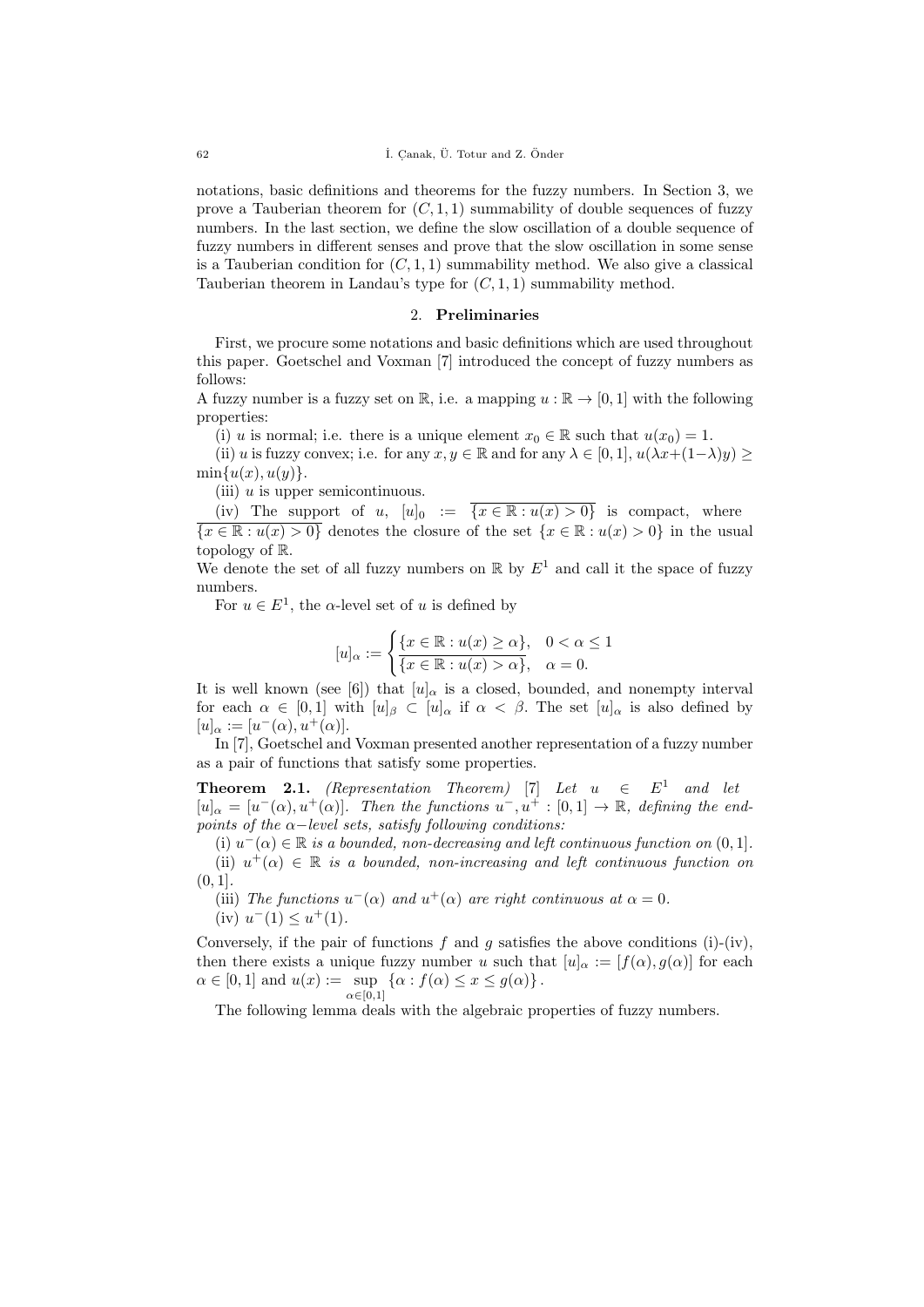#### Lemma 2.2. [1]

(i) The addition of fuzzy numbers is associative and commutative, i.e.,

 $u + v = v + u$  and  $u + (v + w) = (u + v) + w$ , for all  $u, v, w \in E<sup>1</sup>$ .

(ii)  $\bar{0} \in E^1$  is neutral element with respect to  $+, i.e., u + \bar{0} = \bar{0} + u = u,$  for any  $u \in E^1$ .

(iii) With respect to  $+$ , none of  $u \in E^1 \setminus \mathbb{R}$  has opposite in  $E^1$ .

(iv) For any  $a, b \in \mathbb{R}$  with  $ab \ge 0$  and any  $u \in E^1$ , we have  $(a + b)u = au + bu$ . For general  $a, b \in \mathbb{R}$  this property does not hold.

(v) For any  $a \in \mathbb{R}$  and  $u, v \in E^1$ , we have  $a(u + v) = au + av$ .

(vi) For any  $a, b \in \mathbb{R}$  and any  $u \in E^1$ , we have  $(ab)u = a(bu)$ .

As a conclusion we obtain by Lemma 2.2 that the space of fuzzy numbers is not a linear space, but a metric space discussed as follows.

The most well known, and also the most employed metric in the space of fuzzy numbers is the Hausdorff distance. The Hausdorff fuzzy distance for fuzzy numbers is based on the classical Hausdorff distance between compact convex subsets of  $\mathbb{R}^n$ . Let us recall the definition of the Hausdorff distance in the case when  $A = [A^-, A^+]$ ,  $B = [B^-, B^+]$  are two intervals. Let W be the set of all closed and bounded intervals. The Hausdorf distance on  $W$  is defined by

$$
d(A, B) := \max \{ |A^{-} - B^{-}|, |A^{+} - B^{+}| \}.
$$

It is known that with respect to the Haussdorf distance,  $W$  is a complete separable metric space (cf. Nanda [11]). Now, we may define the metric  $D$  on the space of fuzzy numbers by means of the Hausdorff metric  $d$ .

**Definition 2.3.** [1] Let  $D: E^1 \times E^1 \to \mathbb{R}_+$ ,

$$
D(u, v) := \sup_{\alpha \in [0,1]} \max \left\{ \left| u^-(\alpha) - v^-(\alpha) \right|, \left| u^+(\alpha) - v^+(\alpha) \right| \right\}
$$
  
 := 
$$
\sup_{\alpha \in [0,1]} d([u]_\alpha, [v]_\alpha).
$$

Then  $D$  is called Hausdorff distance between fuzzy numbers  $u$  and  $v$ .

It is easy to see that

$$
D(u, \bar{0}) = \sup_{\alpha \in [0,1]} \max \left\{ \left| u^-(\alpha) \right|, \left| u^+(\alpha) \right| \right\} = \max \left\{ \left| u^-(0) \right|, \left| u^+(0) \right| \right\}.
$$

The additive identity and multiplicative identity in  $E^1$  are denoted by  $\bar{0}$  and  $\bar{1}$ , respectively.

**Proposition 2.4.** [1] Let  $u, v, w, z \in E^1$  and  $k \in \mathbb{R}$ . Then the following statements hold true.

(i)  $(E^1, D)$  is a complete metric space.

(ii)  $D(u + w, v + w) = D(u, v)$ , *i.e.*, *D* is translation invariant.

(iii)  $D(ku, kv) = |k| D(u, v)$ .

(iv)  $D(u + v, w + z) \le D(u, w) + D(v, z)$ .

 $(v) |D(u, \bar{0}) - D(v, \bar{0})| \leq D(u, v) \leq D(u, \bar{0}) + D(v, \bar{0}).$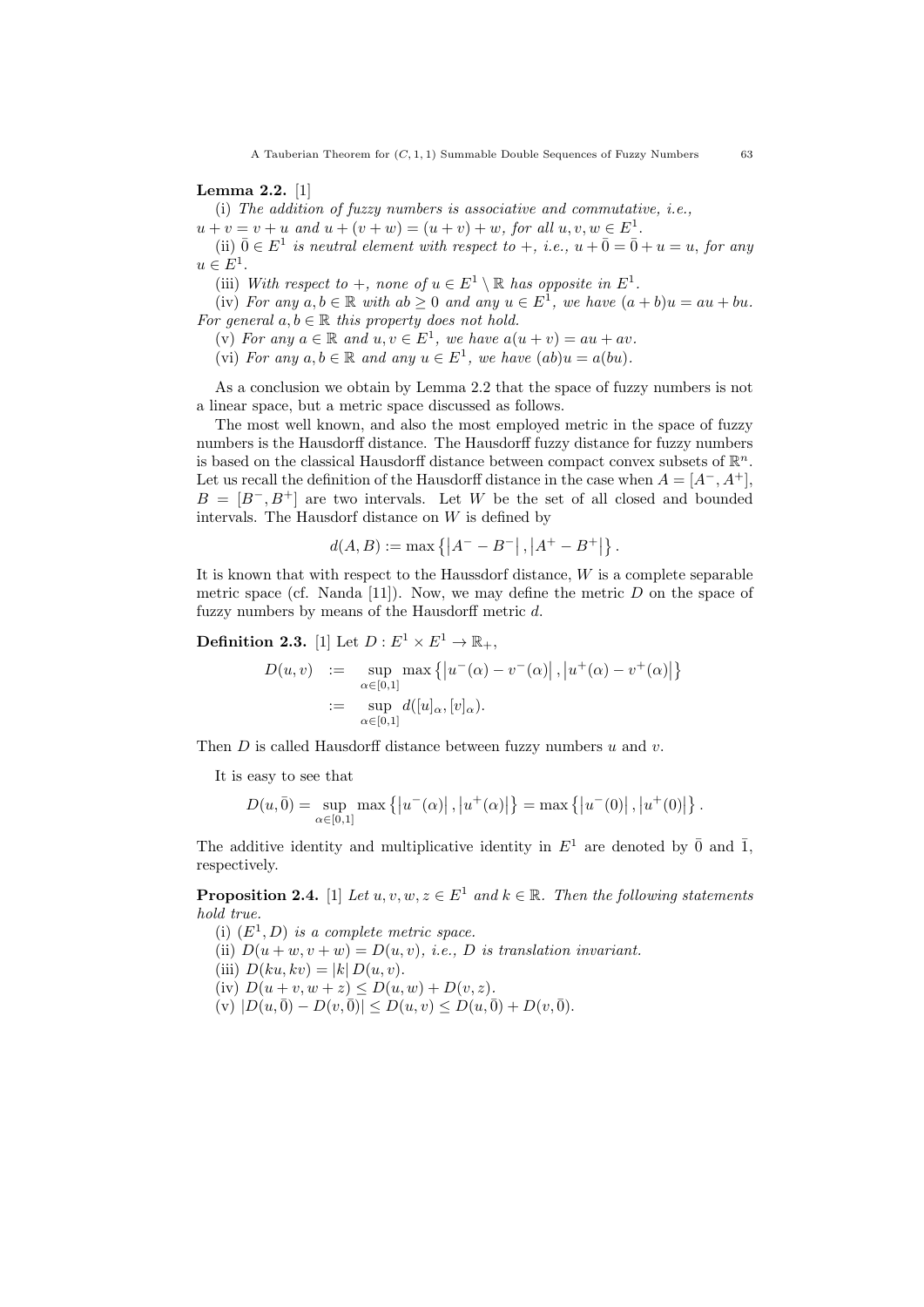$i.$  Canak,  $\ddot{U}$ . Totur and Z. Önder

#### 3. Main Results

In [12], Savas introduced the following definitions which we need in the sequel:

**Definition 3.1.** A double sequence  $u = (u_{mn})$  of fuzzy numbers is a function u from  $N \times N$  (N is the set of all natural numbers) into the set  $E<sup>1</sup>$ . The fuzzy number  $u_{mn}$  denotes the value of the function at a point  $(m, n) \in \mathbb{N} \times \mathbb{N}$  and is called the  $(m, n)$ -term of the double sequence.

By  $w^2(F)$ , we denote the set of all double sequences of fuzzy numbers.

**Definition 3.2.** A double sequence  $u = (u_{mn})$  of fuzzy numbers is said to be convergent in Pringsheim's sense (or P-convergent) to the fuzzy number  $\mu_0$ , written as  $\lim_{m,n\to\infty} u_{mn} = \mu_0$ , if for every  $\epsilon > 0$  there exists a positive integer  $n_0(\epsilon)$  such that  $D(u_{mn}, \mu_0) < \epsilon$  whenever  $m, n \geq n_0$ . The number  $\mu_0$  is called the Pringsheim limit of u.

More exactly, we say that a double sequence  $(u_{mn})$  converges to a fuzzy number  $\mu_0$  if  $(u_{mn})$  tends to  $\mu_0$  as both m and n tend to  $\infty$  independently of one another. We denote the space of all P-convergent double sequences of fuzzy numbers by  $c^2(F)$ .

**Definition 3.3.** A double sequence  $u = (u_{mn})$  of fuzzy numbers is bounded if there exists a positive number M such that  $D(u_{mn}, \overline{0}) < M$  for all m and n, i.e, if

$$
||u||_{\infty,2} = \sup_{m,n} D(u_{mn}, \overline{0}) < \infty.
$$

We denote the set of all bounded double sequences of fuzzy numbers by  $\ell^2_{\infty}(F)$ .

Note that unlike single sequences of fuzzy numbers, every P-convergent double sequences of fuzzy numbers need not be bounded.

**Example 3.4.** Consider the double sequence  $(u_{mn})$  of fuzzy numbers defined by

$$
u_{mn} = \begin{cases} \omega_n & \text{if } m = 0, n \in \mathbb{N} \\ \overline{0} & \text{otherwise} \end{cases}
$$

where

$$
\omega_n = \sum_{k=0}^n \nu_k
$$

and

$$
\nu_k(t) = \begin{cases} 1 + t\sqrt{k+1} & \text{if } t \in [\frac{-1}{\sqrt{k+1}}, 0] \\ 0 & \text{otherwise.} \end{cases}
$$

It is clear that  $(u_{mn})$  is P-convergent to  $\overline{0}$ . One can check that the endpoints of the  $\alpha$ -level set of the double sequence  $u = (u_{mn})$  of fuzzy numbers are

$$
u_{mn}^{-}(\alpha) = \begin{cases} \omega_n^{-}(\alpha) & \text{if } m = 0, n \in \mathbb{N} \\ 0 & \text{otherwise} \end{cases} \quad \text{and} \quad u_{mn}^{+}(\alpha) = 0, \text{ for all } m, n \in \mathbb{N}.
$$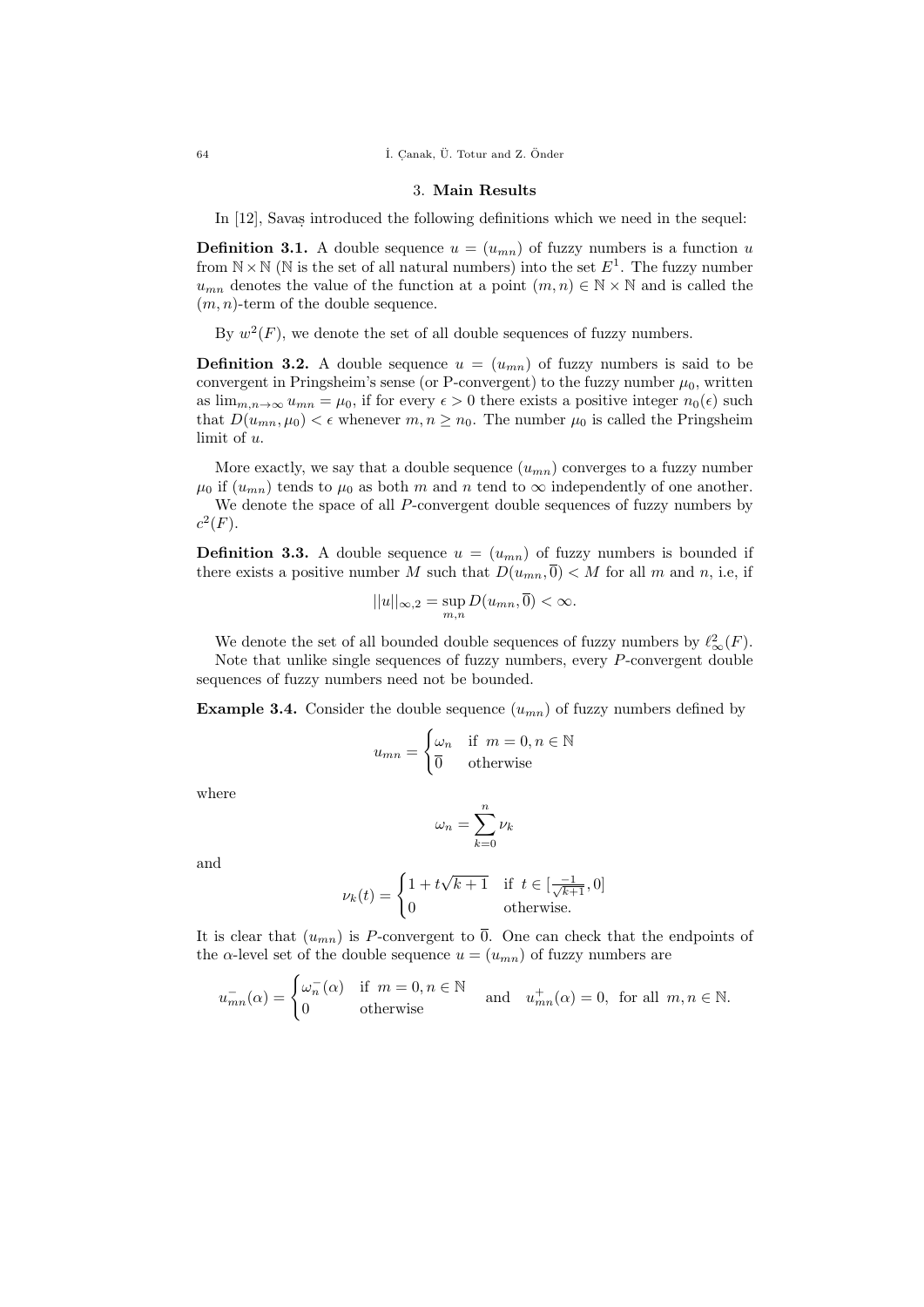From this point of view, we can see that

$$
||u||_{\infty,2} = \sup_{m,n \in \mathbb{N}} D(u_{mn}, \overline{0}) = \sup_{m,n \in \mathbb{N}} \sup_{\alpha \in [0,1]} \max\left\{|u_{mn}^-(\alpha) - 0|, |u_{mn}^+(\alpha) - 0|\right\}
$$

$$
= \sup_{m,n \in \mathbb{N}} \sup_{\alpha \in [0,1]} |u_{mn}^-(\alpha)|
$$

$$
= \sup_{m,n \in \mathbb{N}} |u_{mn}^-(0)|
$$

$$
= \sup_{n \in \mathbb{N}} |\omega_n^-(0)|.
$$

Since the sequence  $(\omega_n^{-}(0)) = \left(\sum_{k=0}^n \frac{(-1)}{\sqrt{k+1}}\right)$  is divergent as  $n \to \infty$ , the double sequence  $u = (u_{mn})$  of fuzzy numbers is not bounded.

The  $(C, 1, 1)$  means of  $(u_{mn})$  are defined by

$$
\sigma_{mn} := \frac{1}{(m+1)(n+1)} \sum_{j=0}^{m} \sum_{k=0}^{n} u_{jk}
$$
\n(1)

for all nonnegative integers  $m$  and  $n$  (see [9]).

**Definition 3.5.** A double sequence  $(u_{mn})$  of fuzzy numbers is said to be  $(C, 1, 1)$ summable to a finite number  $\mu_0$  if

$$
\lim_{m,n \to \infty} \sigma_{mn} = \mu_0. \tag{2}
$$

Note that throughout this paper we always mean convergence in Pringsheim's sense.

**Theorem 3.6.** If  $u = (u_{mn}) \in w^2(F) \cap \ell^2_{\infty}(F)$  is convergent to  $\mu_0 \in E^1$ , then  $(u_{mn})$  is  $(C, 1, 1)$  summable to  $\mu_0$ .

*Proof.* Let  $(u_{mn}) \in c^2(F)$ . Then, there exists  $\mu_0 \in E^1$  such that  $\lim_{m,n\to\infty} D(u_{mn},\mu_0)=0.$  Hence, by Proposition 2.4 we have

$$
D(\sigma_{mn}, \mu_0) = D\left(\frac{1}{(m+1)(n+1)} \sum_{j=0}^{m} \sum_{k=0}^{n} u_{jk}, \mu_0\right)
$$
  

$$
\leq \frac{1}{(m+1)(n+1)} \sum_{j=0}^{m} \sum_{k=0}^{n} D(u_{jk}, \mu_0).
$$

Since  $\lim_{m,n\to\infty} D(u_{mn},\mu_0)=0$ , by the regularity of  $(C,1,1)$  summability and the boundedness  $(u_{mn})$  of sequences of real numbers, we obtain

$$
\lim_{m,n \to \infty} D(\sigma_{mn}, \mu_0) = 0.
$$
\n(3)

For another proof of Theorem 3.6, see [14].

By the following example we show that the converse of Theorem 3.6 does not hold in general.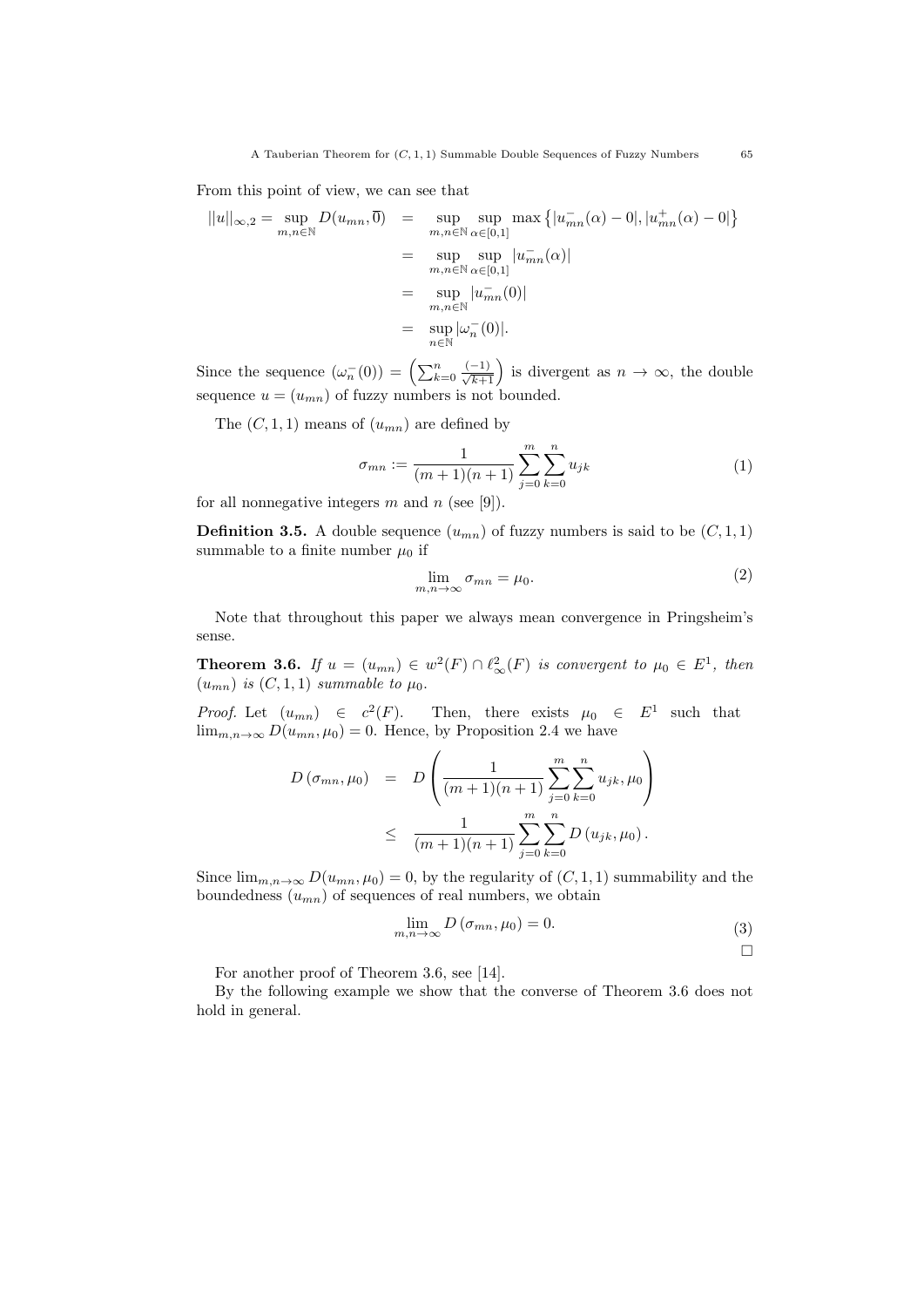**Example 3.7.** Consider the double sequence  $u = (u_{mn})$  of fuzzy numbers defined by

$$
u_{mn} = \begin{cases} u_0 & \text{if } m, n \text{ are even} \\ v_0 & \text{otherwise,} \end{cases}
$$

where

$$
u_0(t) = \begin{cases} 1 - t & \text{if } t \in [0, 1] \\ 0 & \text{otherwise} \end{cases}
$$

and

$$
v_0(t) = \begin{cases} 1+t & \text{if } t \in [-1,0] \\ 0 & \text{otherwise.} \end{cases}
$$

It is clear that  $(u_{mn})$  is divergent. On the other hand, one can check that the endpoints of the  $\alpha$ -level set of the double sequence  $(u_{mn})$  of fuzzy numbers are

$$
u_{mn}^{-}(\alpha) = \begin{cases} 0 & \text{if } m, n \text{ are even} \\ \alpha - 1 & \text{otherwise} \end{cases}
$$

and

$$
u_{mn}^{+}(\alpha) = \begin{cases} 1 - \alpha & \text{if } m, n \text{ are even} \\ 0 & \text{otherwise.} \end{cases}
$$

It then follows from the definition of  $(C, 1, 1)$  means that

$$
\sigma_{mn}^-(\alpha)=\begin{cases} \frac{\alpha-1}{4}\left(\frac{(m+2)n+2m(n+1)}{(m+1)(n+1)}\right) & \text{if $m,n$ are even} \\ \frac{\alpha-1}{4}\left(\frac{3m+2}{m+1}\right) & \text{if $m$ is even, $n$ is odd} \\ \frac{3(\alpha-1)}{4} & \text{if $m,n$ are odd} \\ \frac{\alpha-1}{4}\left(\frac{3n+2}{n+1}\right) & \text{if $m$ is odd, $n$ is even} \end{cases}
$$

and

$$
\sigma_{mn}^{+}(\alpha) = \begin{cases} \frac{1-\alpha}{4} \left( \frac{(m+2)(n+2)}{(m+1)(n+1)} \right) & \text{if } m, n \text{ are even} \\ \frac{1-\alpha}{4} \left( \frac{m+2}{m+1} \right) & \text{if } m \text{ is even, } n \text{ is odd} \\ \frac{1-\alpha}{4} & \text{if } m, n \text{ are odd} \\ \frac{1-\alpha}{4} \left( \frac{n+2}{n+1} \right) & \text{if } m \text{ is odd, } n \text{ is even.} \end{cases}
$$

Therefore, the double sequences  $(\sigma_{mn}^-(\alpha))$  and  $(\sigma_{mn}^+(\alpha))$  converge to  $3(\alpha-1)/4$ and  $(1 - \alpha)/4$  as  $m, n \to \infty$ , respectively. From this point of view, if we take  $\omega_0 = (u_0 + 3v_0)/4$ , we obtain  $\lim_{m,n \to \infty} D(\sigma_{mn}, \omega_0) = 0$ . In other words, the double sequence  $(\sigma_{mn})$  of fuzzy number is convergent to  $\omega_0$  and hence  $(u_{mn})$  is  $(C, 1, 1)$ summable to  $\omega_0$ .

In this paper our goal is to find necessary and sufficient conditions such that the converse of Theorem 3.6 holds.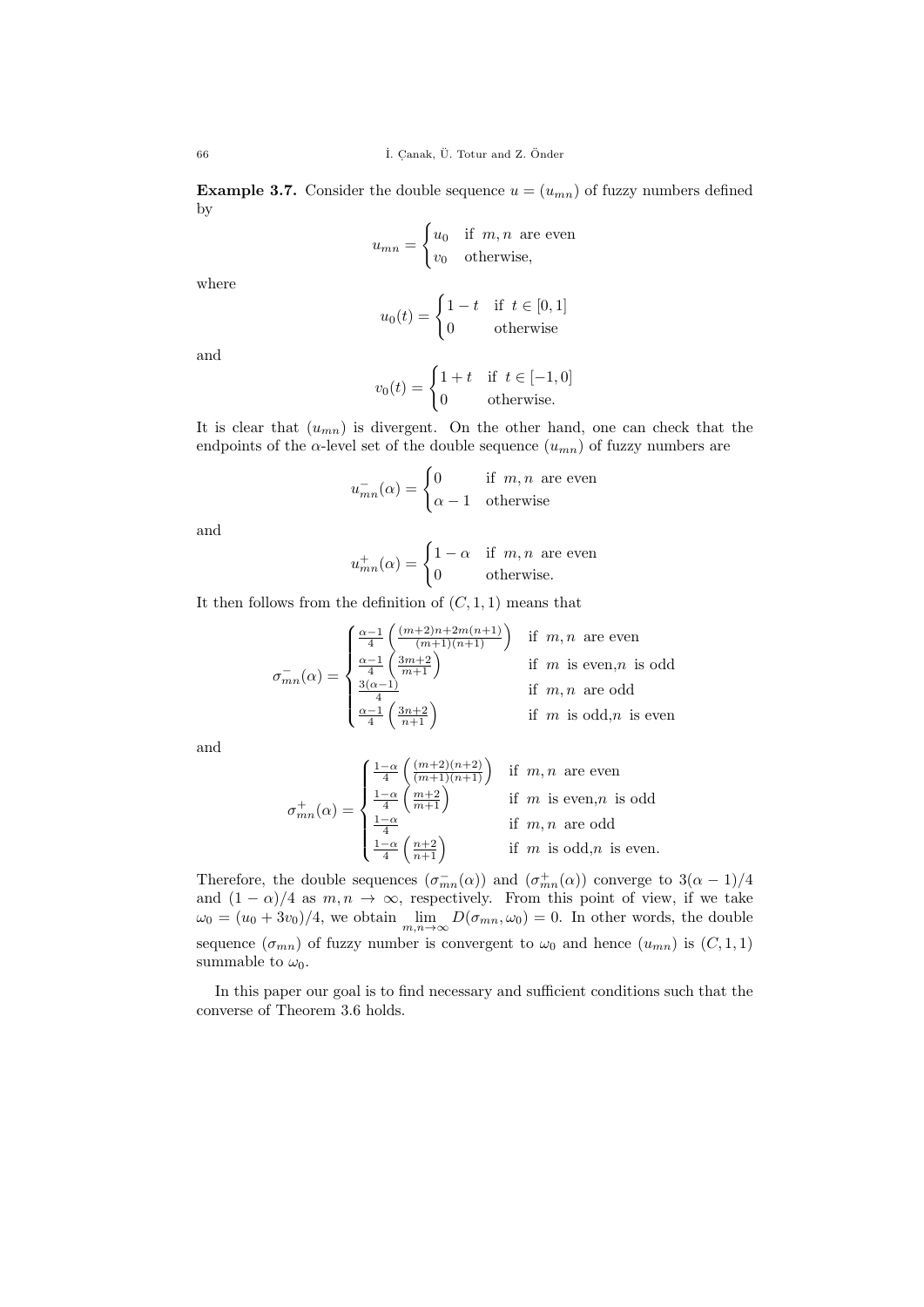The de la Vallée Poussin means of the double sequence  $(u_{mn})$  are defined by

$$
\tau_{mn}^>:=\frac{1}{(\lambda_m-m)(\lambda_n-n)}\sum_{j=m+1}^{\lambda_m}\sum_{k=n+1}^{\lambda_n}u_{jk},\ \, \text{if}\ \, \lambda>1
$$

and

$$
\tau_{mn}^{\lt}\coloneqq \frac{1}{(m-\lambda_m)(n-\lambda_n)}\sum_{j=\lambda_m+1}^m\sum_{k=\lambda_n+1}^nu_{jk},\;\;\text{if}\;\;0<\lambda<1
$$

for sufficiently large nonnegative integers  $m, n$ .

Here, by  $\lambda_n$  we denote the integral part of the product  $\lambda_n$ , in symbol  $\lambda_n := [\lambda_n]$ . We need the following Lemmas for the proof of our main result.

**Lemma 3.8.** i) If  $\lambda > 1$ ,  $\lambda_m > m$ , and  $\lambda_n > n$ , then

$$
D\left(\tau_{mn}^> \sigma_{mn}\right)
$$
  
\n
$$
\leq \frac{(\lambda_m + 1)(\lambda_n + 1)}{(\lambda_m - m)(\lambda_n - n)} D\left(\sigma_{\lambda_m, \lambda_n}, \sigma_{\lambda_m, n}\right) + \frac{(\lambda_m + 1)(\lambda_n + 1)}{(\lambda_m - m)(\lambda_n - n)} D\left(\sigma_{mn}, \sigma_{m, \lambda_n}\right)
$$
  
\n
$$
+ \frac{\lambda_m + 1}{\lambda_m - m} D\left(\sigma_{\lambda_m, n}, \sigma_{mn}\right) + \frac{\lambda_n + 1}{\lambda_n - n} D\left(\sigma_{m, \lambda_n}, \sigma_{mn}\right).
$$

ii) If  $0 < \lambda < 1$ ,  $\lambda_m < m$ , and  $\lambda_n < n$ , then

$$
D\left(\tau_{mn}^{\leq},\sigma_{mn}\right)
$$
  
\n
$$
\leq \frac{(\lambda_m+1)(\lambda_n+1)}{(m-\lambda_m)(n-\lambda_n)}D\left(\sigma_{\lambda_m,\lambda_n},\sigma_{\lambda_m,n}\right)+\frac{(\lambda_m+1)(\lambda_n+1)}{(m-\lambda_m)(n-\lambda_n)}D\left(\sigma_{mn},\sigma_{m,\lambda_n}\right)
$$
  
\n
$$
+\frac{\lambda_m+1}{m-\lambda_m}D\left(\sigma_{mn},\sigma_{\lambda_m,n}\right)+\frac{\lambda_n+1}{n-\lambda_n}D\left(\sigma_{mn},\sigma_{m,\lambda_n}\right).
$$

Proof. i) By definition, we have

$$
D(\tau_{mn}^>, \sigma_{mn})
$$
  
=  $D\left(\frac{1}{(\lambda_m - m)(\lambda_n - n)} \sum_{j=m+1}^{\lambda_m} \sum_{k=n+1}^{\lambda_n} u_{jk}\right)$   
+  $\frac{1}{(\lambda_m - m)(\lambda_n - n)} \left(\sum_{j=0}^m \sum_{k=n+1}^{\lambda_n} + \sum_{j=m+1}^{\lambda_m} \sum_{k=0}^n + \sum_{j=0}^m \sum_{k=0}^n\right) u_{jk},$   
 $\sigma_{mn} + \frac{1}{(\lambda_m - m)(\lambda_n - n)} \left(\sum_{j=0}^m \sum_{k=n+1}^{\lambda_n} + \sum_{j=m+1}^{\lambda_m} \sum_{k=0}^n + \sum_{j=0}^m \sum_{k=0}^n\right) u_{jk}\right)$   
=  $D\left(\frac{1}{(\lambda_m - m)(\lambda_n - n)} \sum_{j=0}^{\lambda_m} \sum_{k=0}^{\lambda_n} u_{jk} + \frac{1}{(\lambda_m - m)(\lambda_n - n)} \sum_{j=0}^m \sum_{k=0}^n u_{jk},$   
 $\sigma_{mn} + \frac{1}{(\lambda_m - m)(\lambda_n - n)} \sum_{j=0}^m \sum_{k=0}^{\lambda_n} u_{jk} + \frac{1}{(\lambda_m - m)(\lambda_n - n)} \sum_{j=0}^{\lambda_m} \sum_{k=0}^n u_{jk}\right)$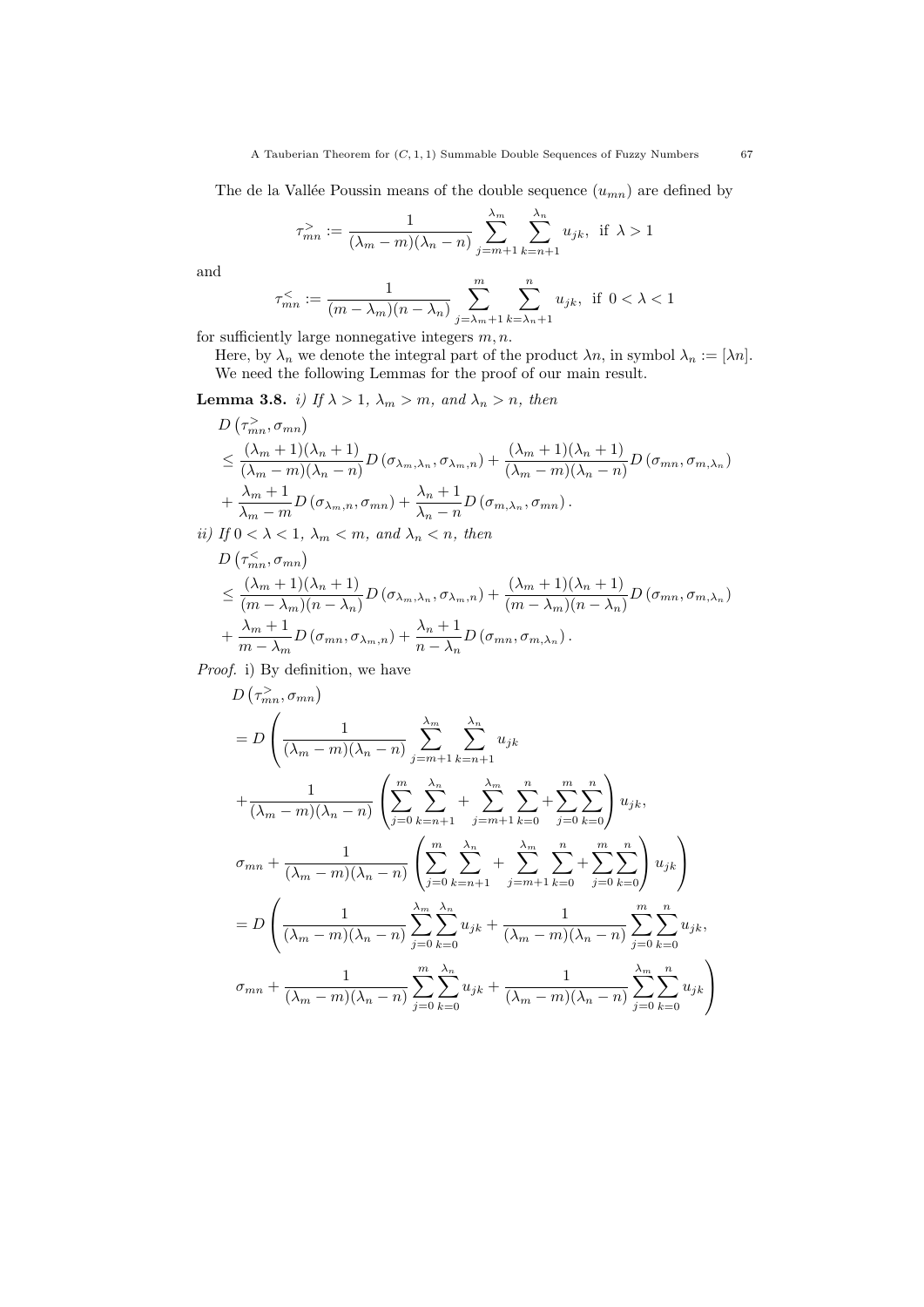$$
= D\left(\frac{(\lambda_m + 1)(\lambda_n + 1)}{(\lambda_m - m)(\lambda_n - n)}\sigma_{\lambda_m, \lambda_n} + \frac{(m+1)(n+1)}{(\lambda_m - m)(\lambda_n - n)}\sigma_{mn},\right.\\ \sigma_{mn} + \frac{(m+1)(\lambda_n + 1)}{(\lambda_m - m)(\lambda_n - n)}\sigma_{m,\lambda_n} + \frac{(\lambda_m + 1)(n+1)}{(\lambda_m - m)(\lambda_n - n)}\sigma_{\lambda_m, n}\right)
$$
  
\n
$$
= D\left(\frac{(\lambda_m + 1)(\lambda_n + 1)}{(\lambda_m - m)(\lambda_n - n)}\sigma_{\lambda_m, \lambda_n} + \frac{(m+1)(n+1)}{(\lambda_m - m)(\lambda_n - n)}\sigma_{mn} + \frac{\lambda_n + 1}{\lambda_n - n}\sigma_{m,\lambda_n}\right.\\ \left. + \frac{\lambda_m + 1}{\lambda_m - m}\sigma_{\lambda_m, n} , \sigma_{mn} + \frac{(\lambda_m + 1)(\lambda_n + 1)}{(\lambda_m - m)(\lambda_n - n)}(\sigma_{m,\lambda_n} + \sigma_{\lambda_m, n})\right)
$$
  
\n
$$
\leq \frac{(\lambda_m + 1)(\lambda_n + 1)}{(\lambda_m - m)(\lambda_n - n)}D(\sigma_{\lambda_m, \lambda_n}, \sigma_{\lambda_m, n})
$$
  
\n+ D\left(\frac{(m+1)(n+1)}{(\lambda\_m - m)(\lambda\_n - n)}\sigma\_{mn} + \frac{\lambda\_n + 1}{\lambda\_n - n}\sigma\_{m,\lambda\_n} + \frac{\lambda\_m + 1}{\lambda\_n - n}\sigma\_{\lambda\_m, n} + \frac{n+1}{\lambda\_n - n}\sigma\_{mn}\right.\\ \left. + \frac{m+1}{\lambda\_m - m}\sigma\_{mn} + \sigma\_{mn}\right)  
\n
$$
\leq \frac{(\lambda_m + 1)(\lambda_n + 1)}{(\lambda_m - m)(\lambda_n - n)}D(\sigma_{\lambda_m, \lambda_n}, \sigma_{\lambda_m, n})
$$
  
\n+ D\left(\frac{(\lambda\_m + 1)(\lambda\_n + 1)}{(\lambda\_m - m)(\lambda\_n - n)}\sigma\_{mn} + \frac{\lambda\_n + 1}{\lambda\_n - n}\sigma\_{m,\lambda\_n} + \frac{\lambda\_m + 1}{\lambda\_m - m}\sigma\_{\lambda\_m, n}, \frac{(\lambda\_m + 1)(\lambda\_n + 1)}{(\lambda\_m - m)(\lambda\_n - n)}\sigma\_{m,\lambda\_n} + \frac{\lambda\_n + 1}{

ii) By definition, we have

$$
D\left(\tau_{mn}^{\leq}, \sigma_{mn}\right)
$$
  
= 
$$
D\left(\frac{1}{(m-\lambda_m)(n-\lambda_n)}\sum_{j=\lambda_m+1}^m \sum_{k=\lambda_n+1}^n u_{jk}\right)
$$
  
+ 
$$
\frac{1}{(m-\lambda_m)(n-\lambda_n)}\left(\sum_{j=0}^{\lambda_m} \sum_{k=\lambda_n+1}^n + \sum_{j=\lambda_m+1}^m \sum_{k=0}^{\lambda_n} + \sum_{j=0}^{\lambda_m} \sum_{k=0}^{\lambda_n}\right)u_{jk},
$$
  

$$
\sigma_{mn} + \frac{1}{(m-\lambda_m)(n-\lambda_n)}\left(\sum_{j=0}^{\lambda_m} \sum_{k=\lambda_n+1}^n + \sum_{j=\lambda_m+1}^m \sum_{k=0}^{\lambda_n} + \sum_{j=0}^{\lambda_m} \sum_{k=0}^{\lambda_n}\right)u_{jk}\right)
$$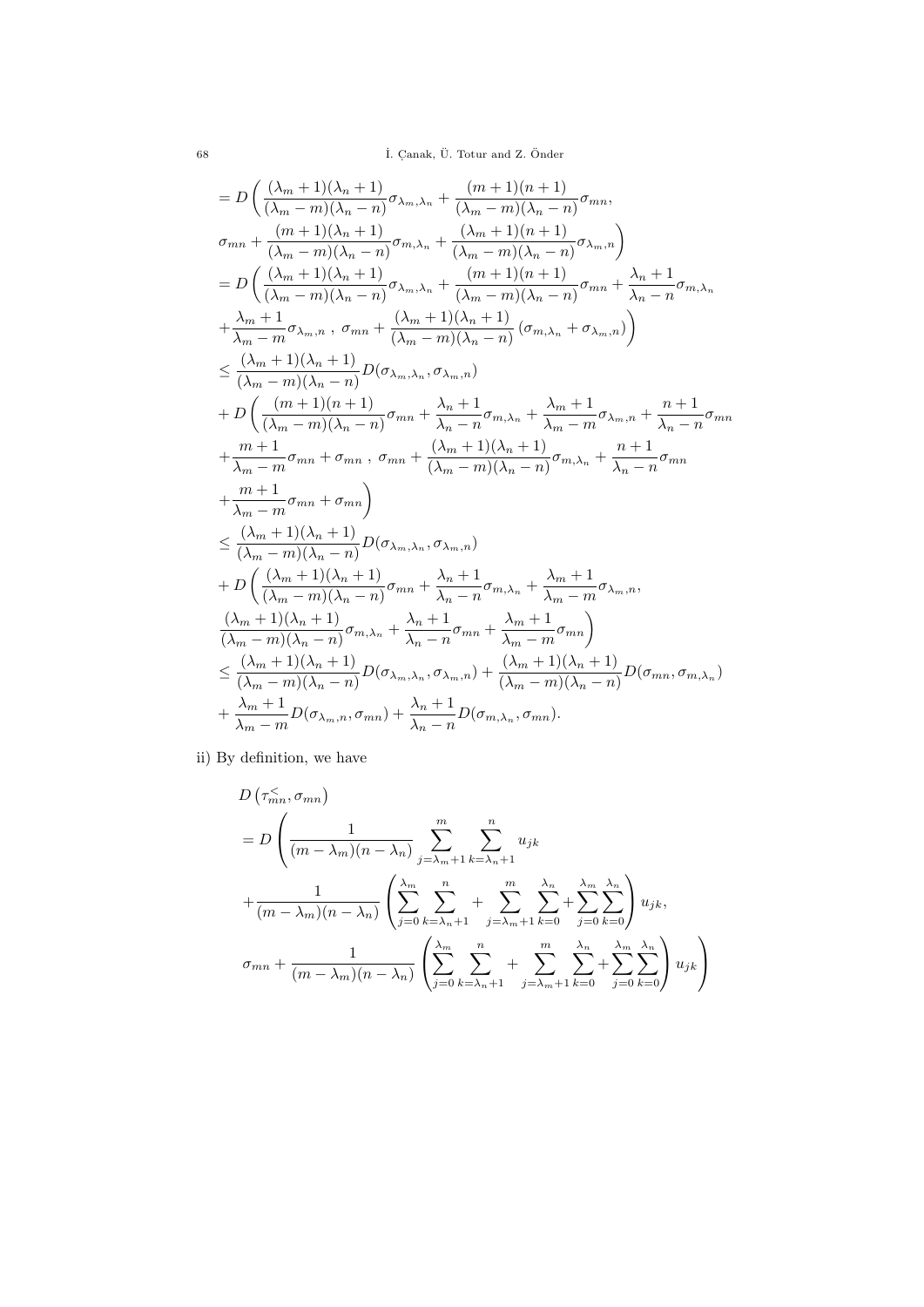A Tauberian Theorem for  $(C, 1, 1)$  Summable Double Sequences of Fuzzy Numbers 69

$$
= D\left(\frac{1}{(m-\lambda_m)(n-\lambda_n)}\sum_{j=0}^{m}\sum_{k=0}^{n}u_{jk}+\frac{1}{(m-\lambda_m)(n-\lambda_n)}\sum_{j=0}^{\lambda_n}\sum_{k=0}^{\lambda_n}u_{jk},\right.\\ \sigma_{mn}+\frac{1}{(m-\lambda_m)(n-\lambda_n)}\sum_{j=0}^{\lambda_m}\sum_{k=0}^{n}u_{jk}+\frac{1}{(m-\lambda_m)(n-\lambda_n)}\sum_{j=0}^{m}\sum_{k=0}^{\lambda_n}u_{jk}\right)
$$
  
\n
$$
= D\left(\frac{(m+1)(n+1)}{(m-\lambda_m)(n-\lambda_n)}\sigma_{mn}+\frac{(\lambda_m+1)(\lambda_n+1)}{(m-\lambda_m)(n-\lambda_n)}\sigma_{\lambda_m,\lambda_n},\right.\\ \sigma_{mn}+\frac{(\lambda_m+1)(n+1)}{(m-\lambda_m)(n-\lambda_n)}\sigma_{\lambda_m,n}+\frac{(m+1)(\lambda_n+1)}{(m-\lambda_m)(n-\lambda_n)}\sigma_{m,\lambda_n}\right)
$$
  
\n
$$
= D\left(\frac{(m+1)(n+1)}{(m-\lambda_m)(n-\lambda_n)}\sigma_{mn}+\frac{(\lambda_m+1)(\lambda_n+1)}{(m-\lambda_m)(n-\lambda_n)}\sigma_{\lambda_m,\lambda_n},\right.\\ \sigma_{mn}+\frac{(\lambda_m+1)(\lambda_n+1)}{(m-\lambda_m)(n-\lambda_n)}(\sigma_{\lambda_m,n}+\sigma_{m,\lambda_n})+\frac{\lambda_m+1}{m-\lambda_m}\sigma_{\lambda_m,n}+\frac{\lambda_n+1}{n-\lambda_n}\sigma_{m,\lambda_n}\right)
$$
  
\n
$$
\leq \frac{(\lambda_m+1)(\lambda_n+1)}{(m-\lambda_m)(n-\lambda_n)}D(\sigma_{\lambda_m,\lambda_n},\sigma_{\lambda_m,n})
$$
  
\n+ D $\left(\frac{(\lambda_m+1)(\lambda_n+1)}{(m-\lambda_m)(n-\lambda_n)}\sigma_{mn}+\frac{\lambda_m+1}{m-\lambda_m}\sigma_{m,n}+\frac{\lambda_n+1}{n-\lambda_n}\sigma_{m,n}+\sigma_{mn},\right.\\ \sigma_{mn}+\frac{(\lambda_m+1)(\lambda_n+1)}{(m-\lambda_m)(n-\lambda_n)}\sigma_{m,\lambda_n}+\frac{\lambda_m+1}{m-\lambda_m}\sigma_{m,n}+\frac{\lambda_n+1}{n-\lambda_n}\sigma_{m,\lambda_n}\right)$   
\n
$$
\leq \frac{(\lambda_m+1)(\lambda_n+1)}{(m-\
$$

**Lemma 3.9.** If  $(u_{mn})$  is  $(C, 1, 1)$  summable to a fuzzy number  $\mu_0$ , then

$$
\lim_{m,n \to \infty} \tau_{mn}^{\geq} = \mu_0,\tag{4}
$$

and

$$
\lim_{m,n \to \infty} \tau_{mn}^{\leq} = \mu_0. \tag{5}
$$

Proof. By Proposition 2.4, we have

$$
D\left(\tau_{mn}^>,\mu_0\right) = D\left(\tau_{mn}^> + \sigma_{mn}, \sigma_{mn} + \mu_0\right)
$$
  
\n
$$
\leq D\left(\tau_{mn}^>, \sigma_{mn}\right) + D\left(\sigma_{mn}, \mu_0\right). \tag{6}
$$

By Lemma 3.8 i) and (6), we get

$$
D\left(\tau_{mn}^2,\mu_0\right)
$$
  
\n
$$
\leq \frac{(\lambda_m+1)(\lambda_n+1)}{(\lambda_m-m)(\lambda_n-n)}D\left(\sigma_{\lambda_m,\lambda_n},\sigma_{\lambda_m,n}\right)+\frac{(\lambda_m+1)(\lambda_n+1)}{(\lambda_m-m)(\lambda_n-n)}D\left(\sigma_{mn},\sigma_{m,\lambda_n}\right)
$$
  
\n
$$
+\frac{\lambda_m+1}{\lambda_m-m}D\left(\sigma_{\lambda_m,n},\sigma_{mn}\right)+\frac{\lambda_n+1}{\lambda_n-n}D\left(\sigma_{m,\lambda_n},\sigma_{mn}\right)+D\left(\sigma_{mn},\mu_0\right).
$$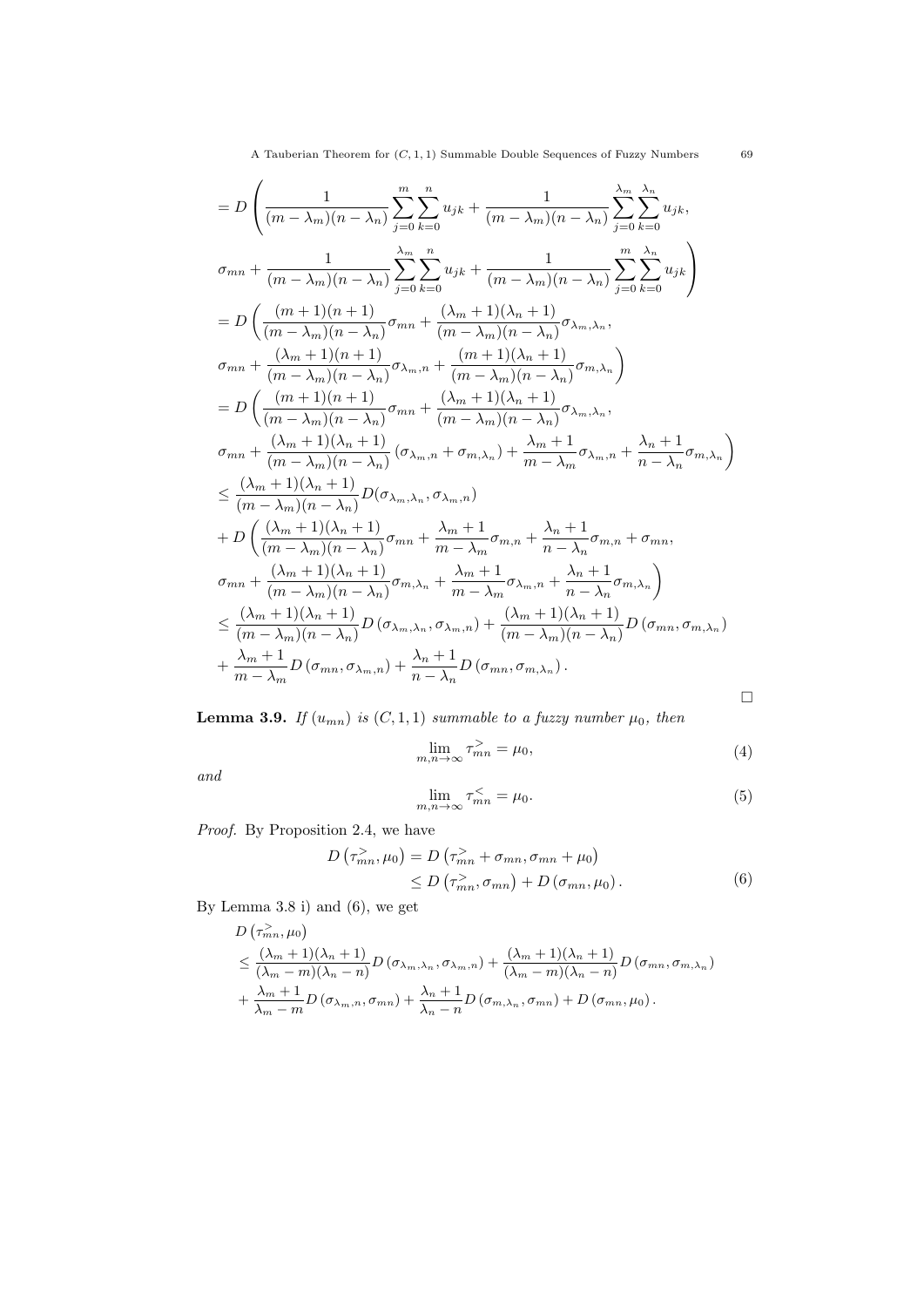<sup>70</sup> ˙I. C. anak, U. Totur and Z. ¨ Onder ¨

For all  $\lambda > 1$  and sufficiently large n, we obtain

$$
\frac{\lambda}{\lambda - 1} < \frac{\lambda_n + 1}{\lambda_n - n} < \frac{2\lambda}{\lambda - 1}.\tag{7}
$$

The inequality (7) hold for  $\lambda_m$  with sufficiently large m. Now, (4) follows from (2) and (7).

The proof of  $(5)$  can be established following similar technique.  $\Box$ 

**Theorem 3.10.** If  $(u_{mn})$  is  $(C, 1, 1)$  summable to a fuzzy number  $\mu_0$ , then the limit

$$
\lim_{m,n \to \infty} u_{mn} = \mu_0 \tag{8}
$$

exists if and only if either

$$
\liminf_{\lambda \downarrow 1} \limsup_{m,n \to \infty} D(\tau_{mn}^>, u_{mn}) = 0 \tag{9}
$$

or

$$
\liminf_{\lambda \uparrow 1} \limsup_{m,n \to \infty} D\left(\tau_{mn}^{\leq}, u_{mn}\right) = 0. \tag{10}
$$

*Proof.* Necessity. If  $(u_{mn})$  is  $(C, 1, 1)$  summable to  $\mu_0$  and  $(8)$  is satisfied, then

$$
\lim_{m,n \to \infty} D(u_{mn}, \sigma_{mn}) = 0.
$$
\n(11)

Now,  $(9)$  (res.  $(10)$ ) follows from  $(4)$  (res.  $(5)$ ) and  $(11)$ .

Sufficiency. Assume that the condition (9) holds. Then, for any given  $\epsilon > 0$ there exists  $\lambda_0 > 1$  such that

$$
\limsup_{m,n \to \infty} D\left(\tau_{mn}^>, u_{mn}\right) \le \epsilon. \tag{12}
$$

We also have

$$
D(u_{mn}, \mu_0) = D(u_{mn} + \tau_{mn}^>, \mu_0 + \tau_{mn}^>)
$$
  
\n
$$
\leq D(u_{mn}, \tau_{mn}^>) + D(\tau_{mn}^-, \mu_0).
$$

Taking into account that  $(u_{mn})$  is  $(C, 1, 1)$  summable to  $\mu_0$ , (4) and (12), we get

$$
\limsup_{m,n \to \infty} D(u_{mn}, \mu_0) \le \epsilon.
$$
\n(13)

In a similar way, if (10) holds, for any given  $\epsilon > 0$  there exists  $0 < \lambda_0 < 1$  such that

$$
\limsup_{m,n \to \infty} D\left(\tau_{mn}^{\lt}, u_{mn}\right) \le \epsilon. \tag{14}
$$

We also have

$$
D(u_{mn}, \mu_0) = D(u_{mn} + \tau_{mn}^<, \mu_0 + \tau_{mn}^<)
$$
  
\n
$$
\leq D(u_{mn}, \tau_{mn}^<) + D(\tau_{mn}^<, \mu_0).
$$

Taking into account that  $(u_{mn})$  is  $(C, 1, 1)$  summable to  $\mu_0$ , (5) and (14), we get

$$
\limsup_{m,n \to \infty} D(u_{mn}, \mu_0) \le \epsilon.
$$
\n(15)

Since  $\epsilon$  is arbitrary, this completes the proof.  $\Box$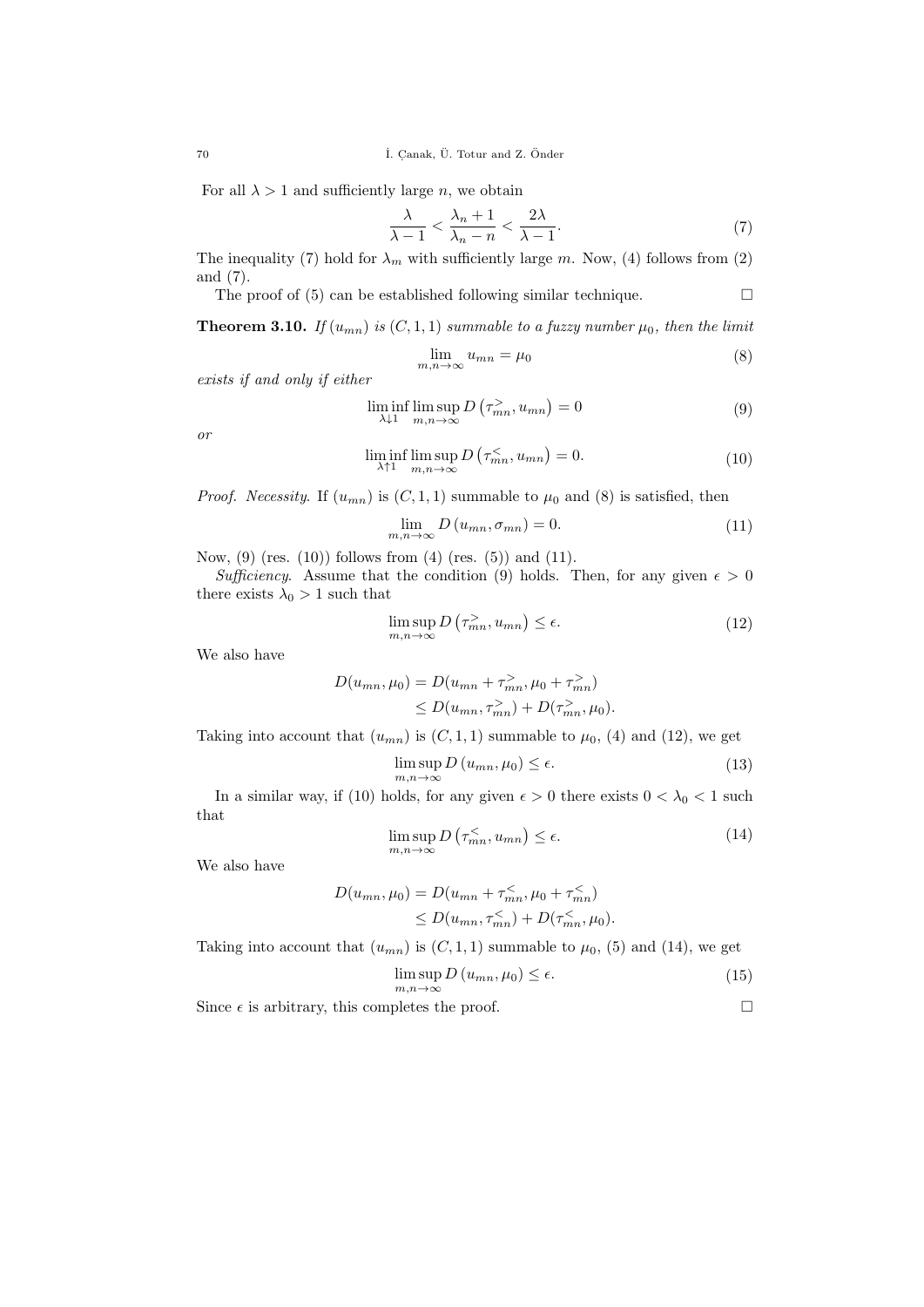#### 4. Slow Oscillation

The slowly oscillating sequences of fuzzy numbers was studied by Tripaty and Baruah [18].

A double sequence  $(u_{mn})$  of fuzzy numbers is said to be slowly oscillating in sense  $(1, 1)$  if

$$
\lim_{\lambda \downarrow 1} \limsup_{m,n \to \infty} \max_{\substack{m+1 \le j \le \lambda_m \\ n+1 \le k \le \lambda_n}} D(u_{jk}, u_{mn}) = 0.
$$
\n(16)

Equivalently, we say that  $(u_{mn})$  is slowly oscillating in sense  $(1, 1)$  if for each  $\epsilon > 0$ there exist  $n_1(\epsilon)$  and  $\lambda = \lambda(\epsilon) > 1$  such that

$$
D(u_{jk}, u_{mn}) \le \epsilon
$$

whenever  $n_1 < m < j \leq \lambda_m$  and  $n_1 < n < k \leq \lambda_n$ .

It is easily follows from the definition that every  $P$ -convergent double sequence of fuzzy numbers is slowly oscillating in sense (1, 1), but that the converse is not true in general is given by the following example.

**Example 4.1.** Consider the double sequence  $u = (u_{mn})$  of fuzzy numbers defined by

$$
u_{mn} = \begin{cases} \omega_m & \text{if } m \ge n \\ \omega_n & \text{otherwise} \end{cases}
$$

where

$$
\omega_n(t) = \begin{cases} 1 - \frac{t}{1 + \log(n+1)} & \text{if } t \in [0, 1 + \log(n+1)] \\ 0 & \text{otherwise.} \end{cases}
$$

We note that the sequence  $(\omega_n)$  was defined in [17]. It is clear that  $(u_{mn})$  is divergent. On the other hand, one can check that the endpoints of the  $\alpha$ -level set of the double sequence  $u = (u_{mn})$  of fuzzy numbers are

$$
u_{mn}^{-}(\alpha) = 0 \text{ for all } m, n \in \mathbb{N} \text{ and } u_{mn}^{+}(\alpha) = \begin{cases} (1 - \alpha) (1 + \log(m + 1)) & \text{if } m \ge n \\ (1 - \alpha) (1 + \log(n + 1)) & \text{otherwise.} \end{cases}
$$

From this point of view, we can calculate that

$$
\max_{\substack{m+1 \le j \le \lambda_m \\ n+1 \le k \le \lambda_n}} D(u_{jk}, u_{mn}) = \max_{\substack{m+1 \le j \le \lambda_m \\ n+1 \le k \le \lambda_n}} \sup_{\alpha \in [0,1]} \max \left\{ |u_{jk}^-(\alpha) - u_{mn}^-(\alpha)|, |u_{jk}^+(\alpha) - u_{mn}^+(\alpha)| \right\}
$$

$$
= \max_{\substack{m+1 \le j \le \lambda_m \\ m+1 \le k \le \lambda_n}} |u_{jk}^+(0) - u_{mn}^+(0)|
$$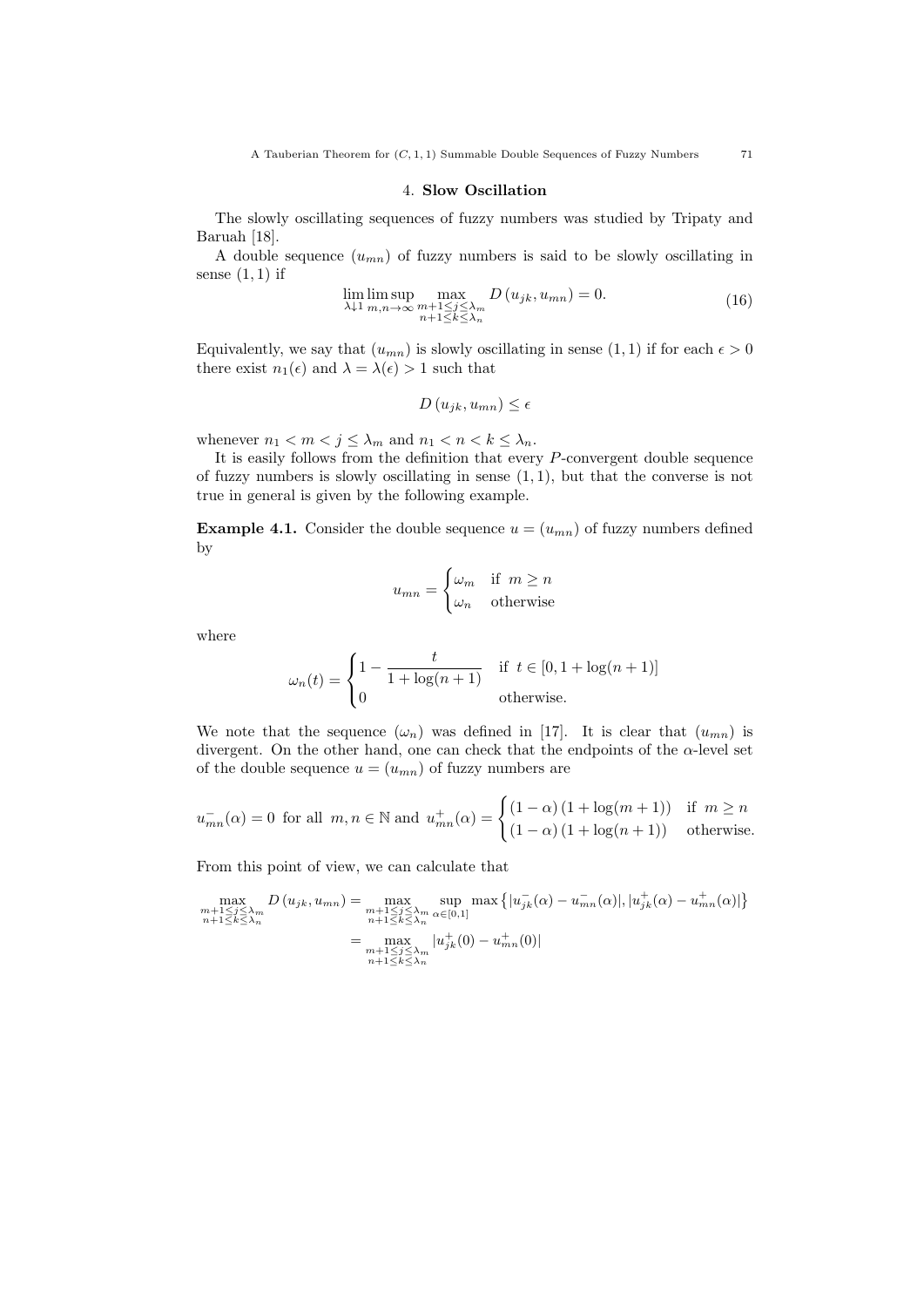$$
= \max_{\substack{m+1 \leq j \leq \lambda_m \\ n+1 \leq j \leq \lambda_n}} \begin{cases} |\log(j+1) - \log(m+1)| & \text{if } j \geq k \text{ and } m \geq n \\ |\log(j+1) - \log(n+1)| & \text{if } j < k \text{ and } m < n \\ |\log(k+1) - \log(m+1)| & \text{if } j < k \text{ and } m \geq n \\ |\log(k+1) - \log(n+1)| & \text{if } j < k \text{ and } m < n \end{cases}
$$
\n
$$
= \max_{\substack{m+1 \leq j \leq \lambda_m \\ n+1 \leq k \leq \lambda_n}} \begin{cases} \log\left(\frac{j+1}{m+1}\right) & \text{if } j \geq k \text{ and } m \geq n \\ \log\left(\frac{j+1}{n+1}\right) & \text{if } j \geq k \text{ and } m < n \\ \log\left(\frac{k+1}{m+1}\right) & \text{if } j < k \text{ and } m < n \end{cases}
$$
\n
$$
= \begin{cases} \log\left(\frac{\lambda_m+1}{m+1}\right) & \text{if } j \geq k \text{ and } m < n \\ \log\left(\frac{k+1}{n+1}\right) & \text{if } j \geq k \text{ and } m < n \\ \log\left(\frac{\lambda_m+1}{n+1}\right) & \text{if } j < k \text{ and } m < n \\ \log\left(\frac{\lambda_n+1}{n+1}\right) & \text{if } j < k \text{ and } m \geq n \\ \log\left(\frac{\lambda_n+1}{n+1}\right) & \text{if } j < k \text{ and } m < n. \end{cases} \tag{17}
$$

By taking the lim sup of both sides of the equality (17) as  $m, n \to \infty$ , we obtain that

$$
\limsup_{m,n\to\infty} \max_{\substack{m+1\leq j\leq\lambda_m\\n+1\leq k\leq\lambda_n}} D(u_{jk}, u_{mn}) = \log \lambda.
$$

Immediately after, taking the limit of both sides of the last equality as  $\lambda \downarrow 1$ , we arrive that

$$
\lim_{\lambda \downarrow 1} \limsup_{m,n \to \infty} \max_{\substack{m+1 \le j \le \lambda_m \\ n+1 \le k \le \lambda_n}} D(u_{jk}, u_{mn}) = 0.
$$

Therefore, it follows from the definition of the slow oscillation in sense  $(1,1)$  we obtain that the double sequence  $u = (u_{mn})$  of fuzzy numbers is slowly oscillating in sense  $(1, 1)$ .

A double sequence  $(u_{mn})$  of fuzzy numbers is said to be slowly oscillating in sense  $(1,0)$  if

$$
\lim_{\lambda \downarrow 1} \limsup_{m,n \to \infty} \max_{m+1 \le j \le \lambda_m} D(u_{jn}, u_{mn}) = 0.
$$
\n(18)

We say that  $(u_{mn})$  satisfies the two-sided Tauberian condition of Hardy type in sense  $(1,0)$  if there exists  $n_1$  and H such that

$$
jD(u_{jn}, u_{j-1,n}) \le H \text{ whenever } j, n > n_1. \tag{19}
$$

It is clear that if (19) holds, then  $(u_{mn})$  is slowly oscillating in sense (1,0).

A double sequence  $(u_{mn})$  of fuzzy numbers is said to be slowly oscillating in sense  $(0, 1)$  if

$$
\lim_{\lambda \downarrow 1} \limsup_{m,n \to \infty} \max_{n+1 \le k \le \lambda_n} D(u_{mk}, u_{mn}) = 0.
$$
\n(20)

We say that  $(u_{mn})$  satisfies the two-sided Tauberian condition of Hardy type in sense  $(0, 1)$  if there exists  $m_1$  and C such that

$$
kD(u_{mk}, u_{m,k-1}) \le C \text{ whenever } k, m > m_1. \tag{21}
$$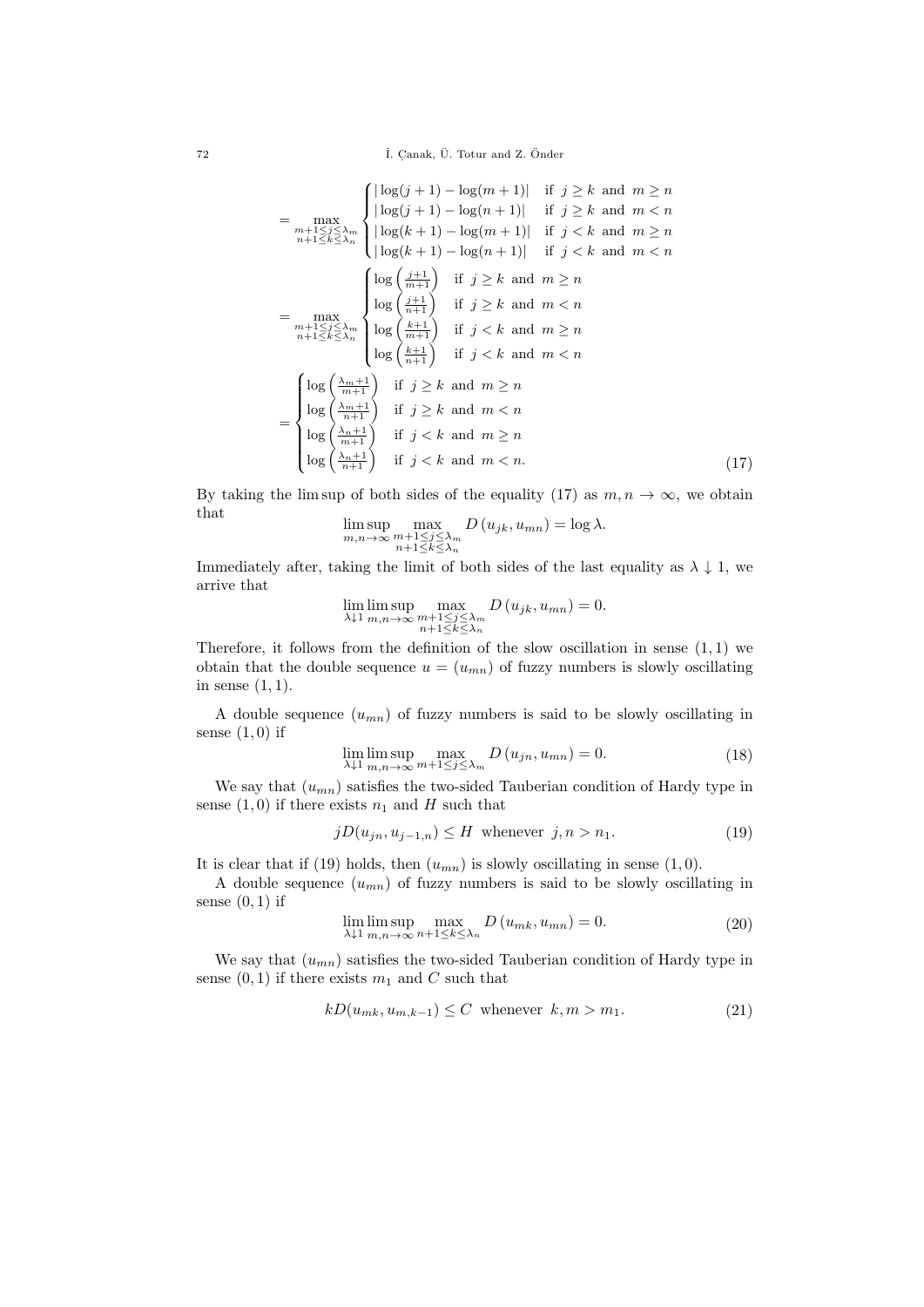It is clear that if (21) holds, then  $(u_{mn})$  is slowly oscillating in sense  $(0, 1)$ .

We note that by the same reasoning as in Example 4.1, one easily construct examples of non-convergent double sequences of fuzzy numbers which are slowly oscillating in senses  $(1, 0)$  or  $(0, 1)$ .

Corollary 4.2. If  $(u_{mn})$  is slowly oscillating in sense  $(1,1)$  and  $(C,1,1)$  summable to a fuzzy number to  $\mu_0$ , then  $(u_{mn})$  is convergent to  $\mu_0$ .

*Proof.* Assume that  $(u_{mn})$  is slowly oscillating. Since

$$
D\left(\tau_{mn}^{\geq}, u_{mn}\right)
$$
\n
$$
= D\left(\frac{1}{(\lambda_m - m)(\lambda_n - n)} \sum_{j=m+1}^{\lambda_m} \sum_{k=n+1}^{\lambda_n} u_{jk}, \frac{1}{(\lambda_m - m)(\lambda_n - n)} \sum_{j=m+1}^{\lambda_m} \sum_{k=n+1}^{\lambda_n} u_{mn}\right)
$$
\n
$$
\leq \frac{1}{(\lambda_m - m)(\lambda_n - n)} \sum_{j=m+1}^{\lambda_m} \sum_{k=n+1}^{\lambda_n} D\left(u_{jk}, u_{mn}\right)
$$
\n
$$
\leq \max_{\substack{m+1 \leq j \leq \lambda_m \\ n+1 \leq k \leq \lambda_n}} D\left(u_{jk}, u_{mn}\right),
$$

we obtain that (9) holds. By Theorem 3.10,  $(u_{mn})$  is convergent to  $\mu_0$ .

**Lemma 4.3.** If  $(u_{mn})$  satisfies two-sided Tauberian conditions of Hardy type in senses  $(1,0)$  and  $(0,1)$ , then  $(u_{mn})$  is slowly oscillating in sense  $(1,1)$ .

*Proof.* Assume that  $(u_{mn})$  satisfies two-sided Tauberian conditions of Hardy type in senses (1,0) and (0,1), i.e., there exist  $n_1 = n_1(\epsilon)$  and H such that

$$
mD(u_{mn}, u_{m-1,n}) \leq H,
$$

and

$$
nD(u_{mn}, u_{m,n-1}) \leq H
$$

whenever  $m, n > n_1$ . For all  $1 < n_1 < m < j \leq \lambda_m$  and  $1 < n_1 < n < k \leq \lambda_n$ , we obtain

$$
D(u_{jk}, u_{mn}) \le D(u_{jk}, u_{mk}) + D(u_{mk}, u_{mn})
$$
  
\n
$$
\le \sum_{r=m+1}^{j} D(u_{rk}, u_{r-1,k}) + \sum_{s=n+1}^{k} D(u_{ms}, u_{m,s-1})
$$
  
\n
$$
\le H\left(\frac{j-m}{r}\right) + H\left(\frac{k-n}{s}\right)
$$
  
\n
$$
= H\left(\frac{j}{m} - 1\right) + H\left(\frac{k}{n} - 1\right)
$$
  
\n
$$
\le 2H(\lambda - 1).
$$

Hence, for each  $\epsilon > 0$  and  $1 < \lambda \leq 1 + \epsilon/2H$ , we have  $D(u_{jk}, u_{mn}) \leq \epsilon$  for all  $1 < n_1 < m < j \leq \lambda_m$  and  $1 < n_1 < n < k \leq \lambda_n$ .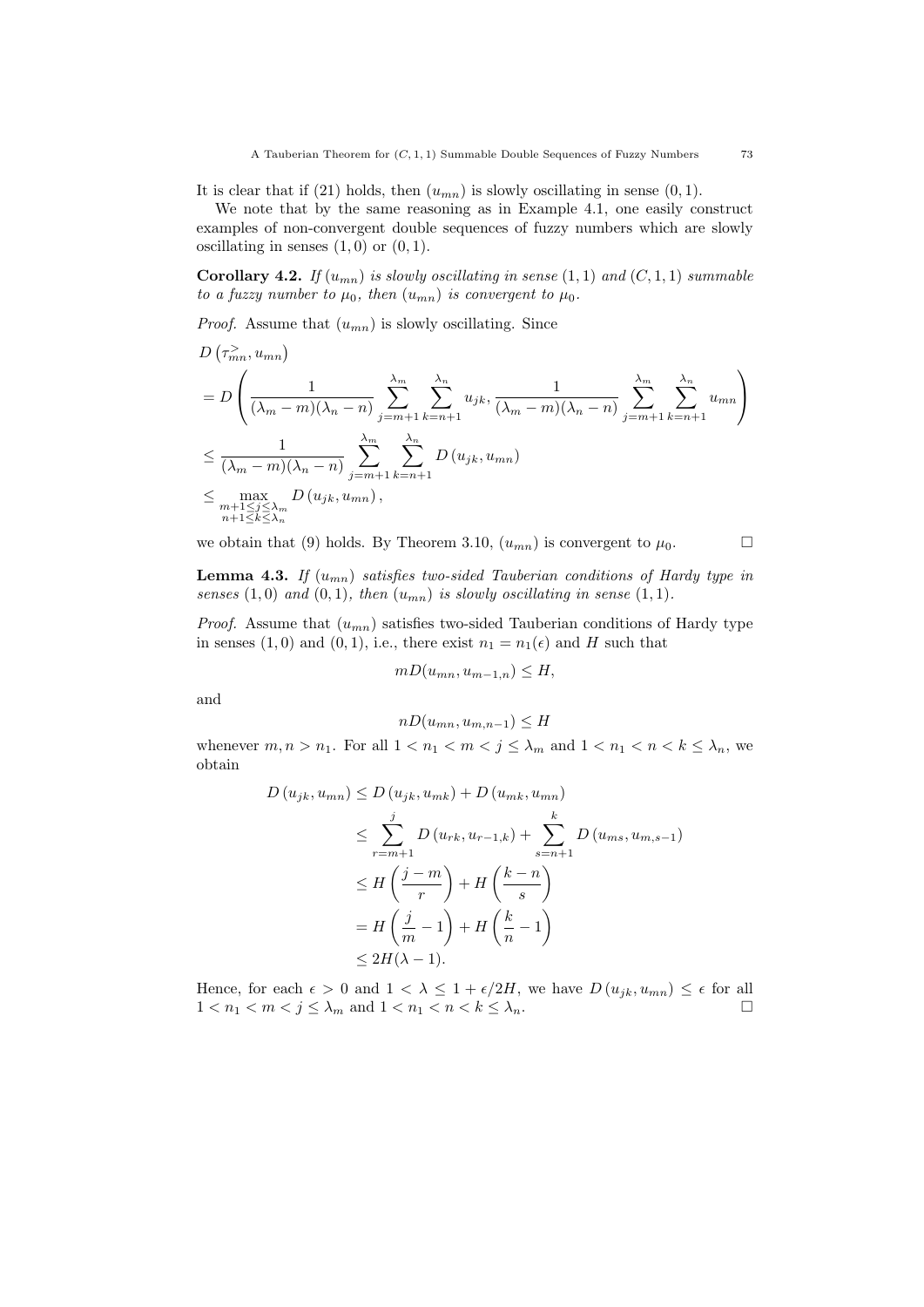**Corollary 4.4.** If  $(u_{mn})$  satisfies two-sided Tauberians condition of Hardy type in senses (1,0) and (0,1) and it is  $(C, 1, 1)$  summable to a fuzzy number to  $\mu_0$ , then  $(u_{mn})$  is convergent to  $\mu_0$ .

### 5. Conclusion

In this paper we have given a Tauberian theorem for  $(C, 1, 1)$  double sequences of fuzzy numbers as an extension of a Tauberian theorem for sequences of single fuzzy sequences, due to Talo and Cakan  $[16]$ . Conditions under which convergence in Pringsheim's sense of a double sequence of fuzzy numbers follows from its  $(C, 1, 1)$ summability are satisfied if the double sequence of fuzzy numbers is slowly oscillating in different senses. Some interesting double sequences of fuzzy numbers are also constructed. In the forthcoming paper, we are aiming to extend these results for the weighted mean methods of double sequences of fuzzy numbers.

#### **REFERENCES**

- [1] B. Bede, Mathematics of fuzzy sets and fuzzy logic, Springer, Berlin, 2013.
- [2]  $I.$  Canak, Tauberian theorems for Cesàro summability of sequences of fuzzy number, J. Intell. Fuzzy Syst., 27(2) (2014), 937–942.
- [3] **I.** Canak, On Tauberian theorems for Cesaro summability of sequences of fuzzy numbers, J. Intell. Fuzzy Syst., 30(5) (2016), 2657–2662.
- [4]  $\dot{I}$ . Canak, Holder summability method of fuzzy numbers and a Tauberian theorem, Iranian Journal of Fuzzy Systems, 11(4) (2014), 87–93.
- [5] I. Canak, Some conditions under which slow oscillation of a sequence of fuzzy numbers follows from Cesaro summability of its generator sequence, Iranian Journal of Fuzzy Systems,  $11(4)$ (2014) 15–22.
- [6] D. Dubois and H. Prade, Fuzzy sets and systems: Theory and applications, Academic Press, New York-London, 1980.
- [7] R. Goetschel and W. Voxman, Elementary fuzzy calculus, Fuzzy Sets Syst., 18(1) (1986) 31–43.
- [8] M. Matlako, Sequences of fuzzy numbers, BUSEFAL, 28 (1986), 28–37.
- [9] F. Móricz, Tauberian theorems for Cesàro summable double sequences, Studia Math.,  $110$ (1994), 83–96.
- [10] F. Móricz, Necessary and sufficient Tauberian conditions, under which convergence follows from summability  $(C, 1)$ , Bull. London Math. Soc., 26 (1994), 288–294.
- [11] S. Nanda, On sequences of fuzzy numbers, Fuzzy Sets Syst., 33 (1989), 123-126.
- [12] E. Savas. , A note on double sequences of fuzzy numbers, Turkish J. Math., 20 (1996), 175–178.
- [13] P. V. Subrahmanyam, *Cesàro summability of fuzzy real numbers*, J. Anal., **7** (1999), 159–168.
- [14] B. C. Tripathy and A. J. Dutta, On fuzzy real-valued double sequence spaces, Soochow J. Math., 32(4) (2006), 509–520.
- [15] Ö. Talo and F. Basar, On the slowly decreasing sequences of fuzzy numbers, Abstr. Appl. Anal., Article ID 891986 (2013), doi:10.1155/2013/891986, 1-7.
- [16] Ö. Talo and C. Cakan, On the Cesàro convergence of sequences of fuzzy numbers, Appl. Math. Lett., 25 (2012), 676–681.
- $[17]$  Ö. Talo and C. Cakan, *Tauberian theorems for statistically*  $(C, 1)$ -convergent sequences of fuzzy numbers, Filomat, 28(4) (2014), 849–858.
- [18] B. C. Tripathy and A. Baruah, Nörlund and Riesz mean of sequences of fuzzy real numbers, Appl. Math. Lett., 23 (2010), 651–655.